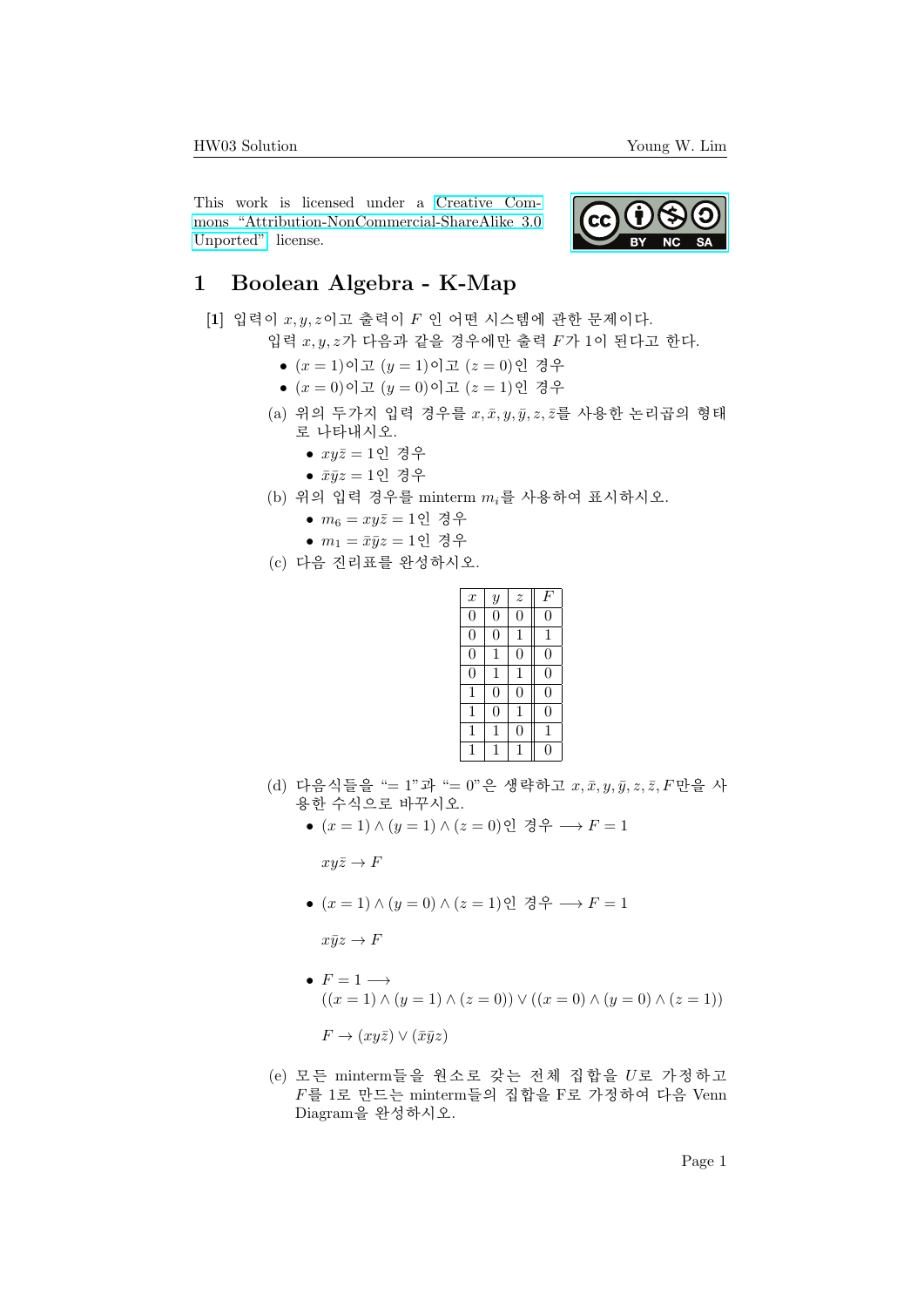

(f) Boolean 함수  $F \equiv$  minterm들을 사용하여 Sum of Product의 형 태로 나타내시오.

• 
$$
F = m_1 + m_6 = xy\overline{z} + \overline{x}\overline{y}z
$$

 $(g)$  동일한  $F$  함수를 다음 두가지의 K-Map을 사용하여 나타내시 오.



- $[2]$  입력이  $x, y, z$ 이고 출력이  $F_i$ ,  $i = 0, 1, ..., 8$  인 시스템들에 관한 문제이다. 다음 함수들에 대하여 진리표를 완성하시오.
	- $F_0 = \bar{x}\bar{y}\bar{z}$
	- $F_1 = \bar{x}\bar{y}z$
	- $F_2 = \bar{x}y\bar{z}$
	- $F_3 = \bar{x}yz$
	- $F_4 = x\bar{y}\bar{z}$
	- $F_5 = x\bar{y}z$
	- $F_6 = xy\overline{z}$
	- $F_7 = xyz$
	- $F_8 = \bar{x}\bar{y}\bar{z} + \bar{x}\bar{y}z$

| $\boldsymbol{x}$ | Y                | $\boldsymbol{z}$ | $F_{0}$      | $\scriptstyle F_1$ | $\scriptstyle F_2$ | $F_3$ | $F_4$            | $F_{5}$ | $\scriptstyle F_6$ | $F_7$        | $F_8$ |
|------------------|------------------|------------------|--------------|--------------------|--------------------|-------|------------------|---------|--------------------|--------------|-------|
| 0                | 0                | 0                |              | 0                  | 0                  | 0     |                  |         | 0                  | 0            |       |
| 0                |                  |                  |              |                    | 0                  | 0     |                  |         | U                  |              |       |
| 0                |                  | 0                |              | 0                  |                    | 0     | $\left( \right)$ |         | 0                  |              |       |
| 0                |                  |                  | 0            | 0                  | $\Omega$           |       | $\left( \right)$ |         | 0                  | 0            |       |
|                  | 0                | 0                | $\mathbf{0}$ | $\mathbf{0}$       | $\Omega$           | 0     |                  |         | $\mathbf{0}$       | $\mathbf{0}$ |       |
| 1                | $\left( \right)$ |                  | 0            | $\mathbf{0}$       | $\Omega$           | 0     | $\Omega$         |         | 0                  | 0            |       |
| 1                |                  | 0                |              | $\Omega$           | $\Omega$           | 0     |                  |         |                    |              |       |
| 1                |                  |                  |              |                    |                    | ⋂     |                  |         |                    |              |       |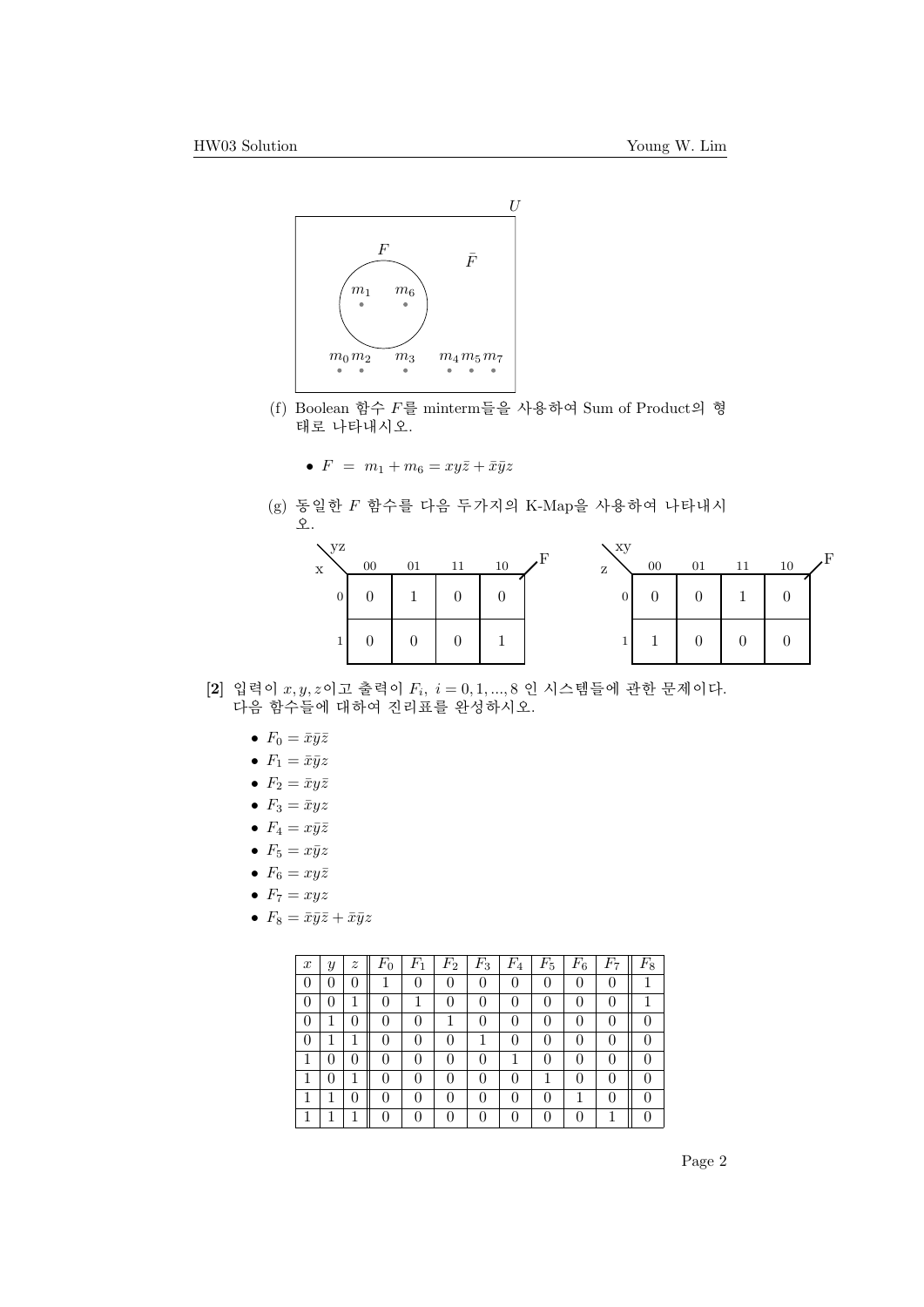$[3]$  입력이  $x, y, z$ 이고 출력이  $F_i$ ,  $i = 1, 2, ..., 5$ 인 시스템에 관한 문제이다.

- $F_1 = x\bar{y}\bar{z} + \bar{x}\bar{y}\bar{z}$
- $F_2 = x\bar{y}z + x\bar{y}\bar{z} + \bar{x}\bar{y}z + \bar{x}\bar{y}\bar{z}$
- $F_3 = xy\overline{z} + x\overline{y}\overline{z} + \overline{x}yz + \overline{x}\overline{y}\overline{z}$
- $F_4 = x\bar{y}z + x\bar{y}\bar{z} + \bar{x}yz + \bar{x}\bar{y}z + \bar{x}\bar{y}\bar{z}$
- $F_5 = xyz + xy\overline{z} + x\overline{y}z + x\overline{y}\overline{z} + \overline{x}yz + \overline{x}yz + \overline{x}\overline{y}z$
- $(a)$  다음 K-Map들을 완성하시오.



(b) 위의 K-Map들을 사용하여 최소화된 식  $F_i$   $i = 1, 2, ..., 5$ 을 구하시오.

- $F_1 = \bar{y}\bar{z}$
- $F_2 = \bar{y}$
- $F_3 = \bar{y}\bar{z} + x\bar{z} + \bar{x}yz$
- $F_4 = \bar{y} + \bar{x}z$
- $F_5 = x + y + z$
- $(c)$  위의 K-Map들을 사용하여 다음 진리표를 완성하시오.